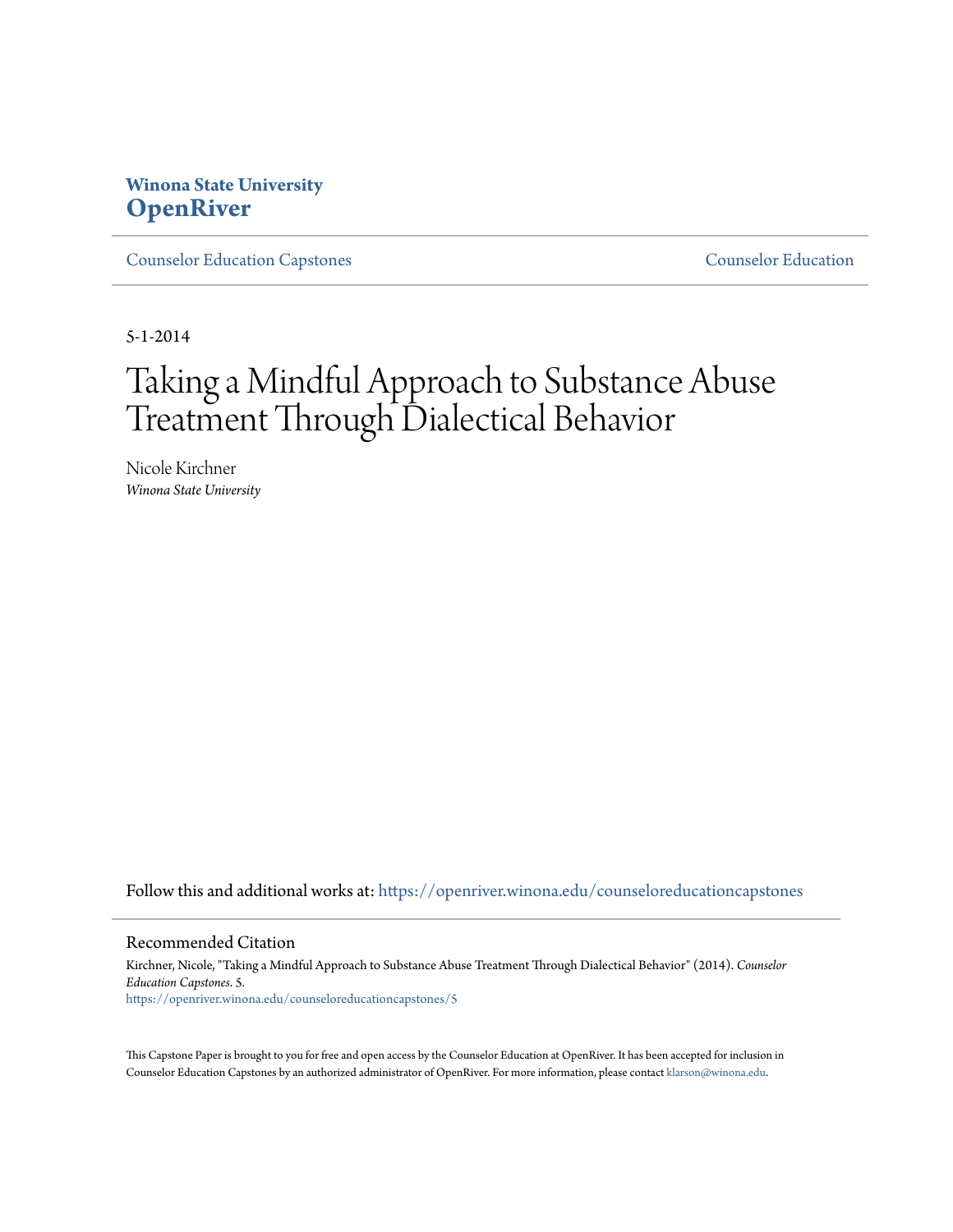Nicole C. Kirchner

A Capstone Project in partial fulfillment of the requirements for the Master of Science

Degree in Counselor Education

Winona State University

Spring 2014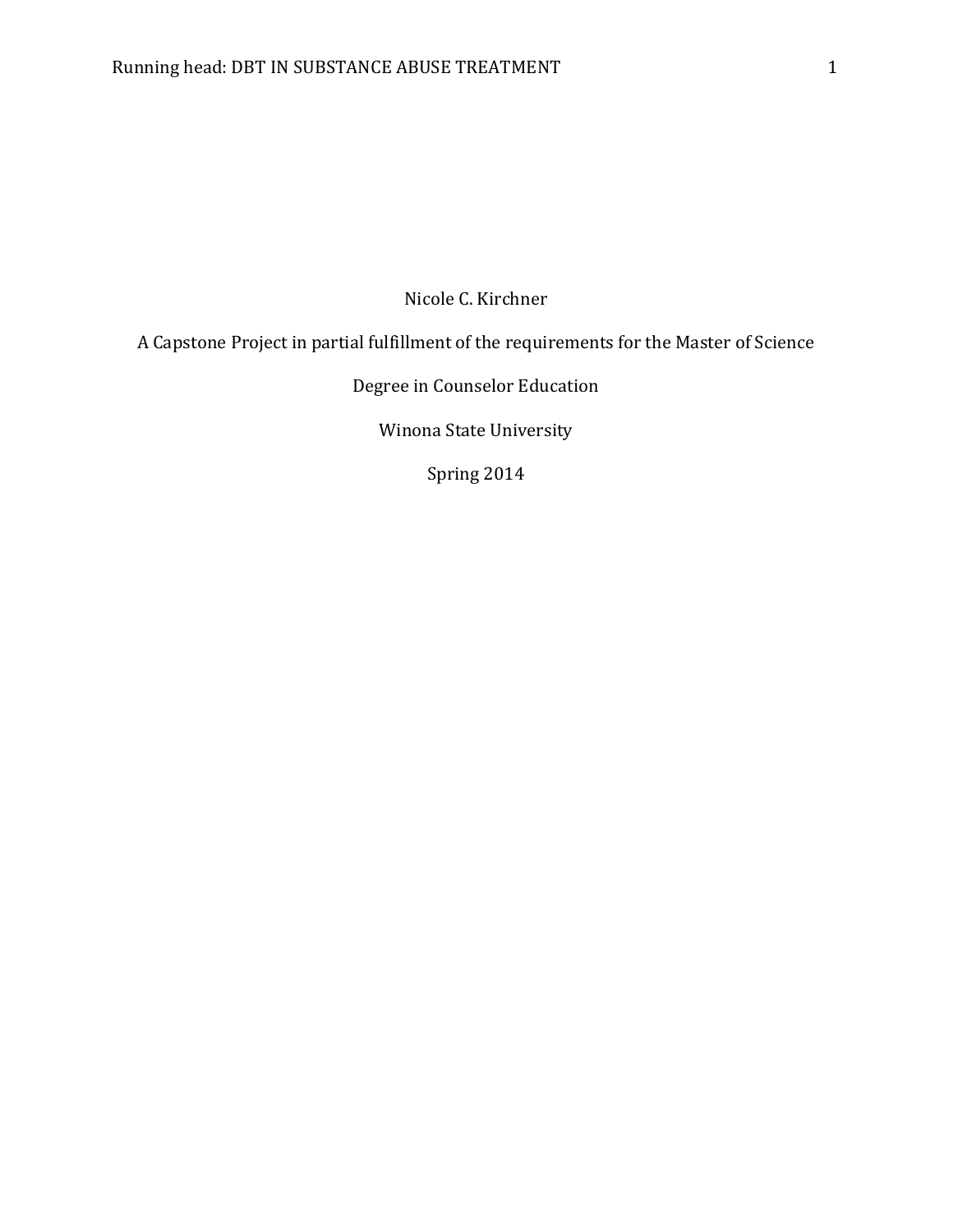Winona State University

College of Education

Counselor Education Department

## CERTIFICATE OF APPROVAL

\_\_\_\_\_\_\_\_\_\_\_\_\_\_\_\_\_\_\_\_\_\_\_\_\_\_\_\_\_\_\_\_\_\_\_\_\_\_\_\_\_\_\_\_\_\_\_\_

## CAPSTONE PROJECT

\_\_\_\_\_\_\_\_\_\_\_\_\_\_\_\_\_\_\_\_\_\_\_\_\_\_\_\_\_\_\_\_\_\_\_\_\_\_\_\_\_\_\_\_\_\_\_\_

Taking a Mindful Approach to Substance Abuse Treatment Through Dialectical Behavior

Therapy Techniques

This is to certify that the Capstone Project of

Nicole Kirchner

Has been approved by the faculty advisor and the CE 695 – Capstone Project

Course Instructor in partial fulfillment of the requirements for the

Master of Science Degree in

Counselor Education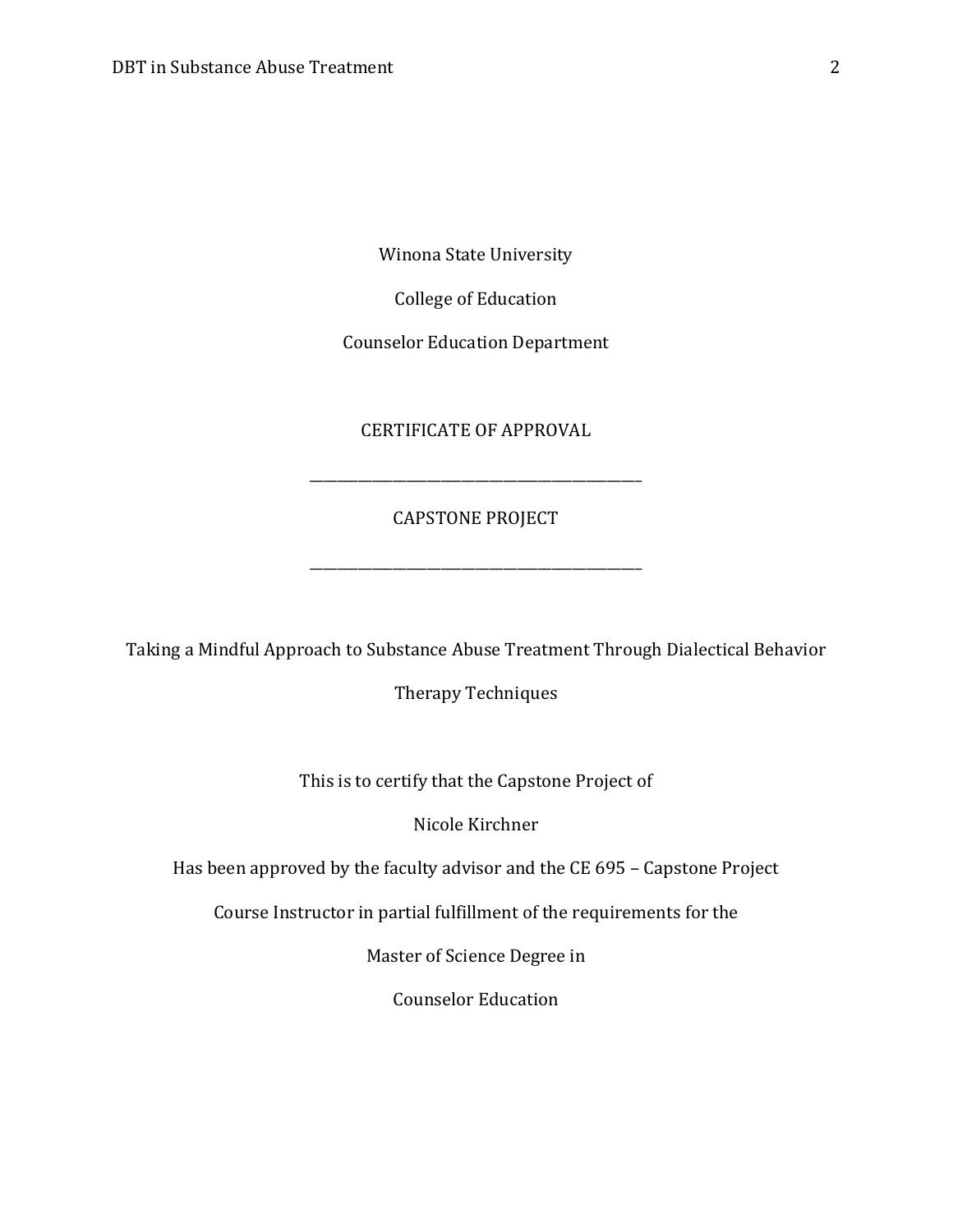## **Abstract**

This paper will explore the use of Dialectical Behavior Therapy (DBT) with individuals seeking substance abuse treatment, including skills that allow an individual to better manage symptoms and promote a thought process that allows for a better sense of control. It will discuss DBT in comparison to evidence-based substance abuse treatments or what is referred to as Treatment-as-usual (TAU) approaches. It will also discuss applications for mental health professionals and limitations.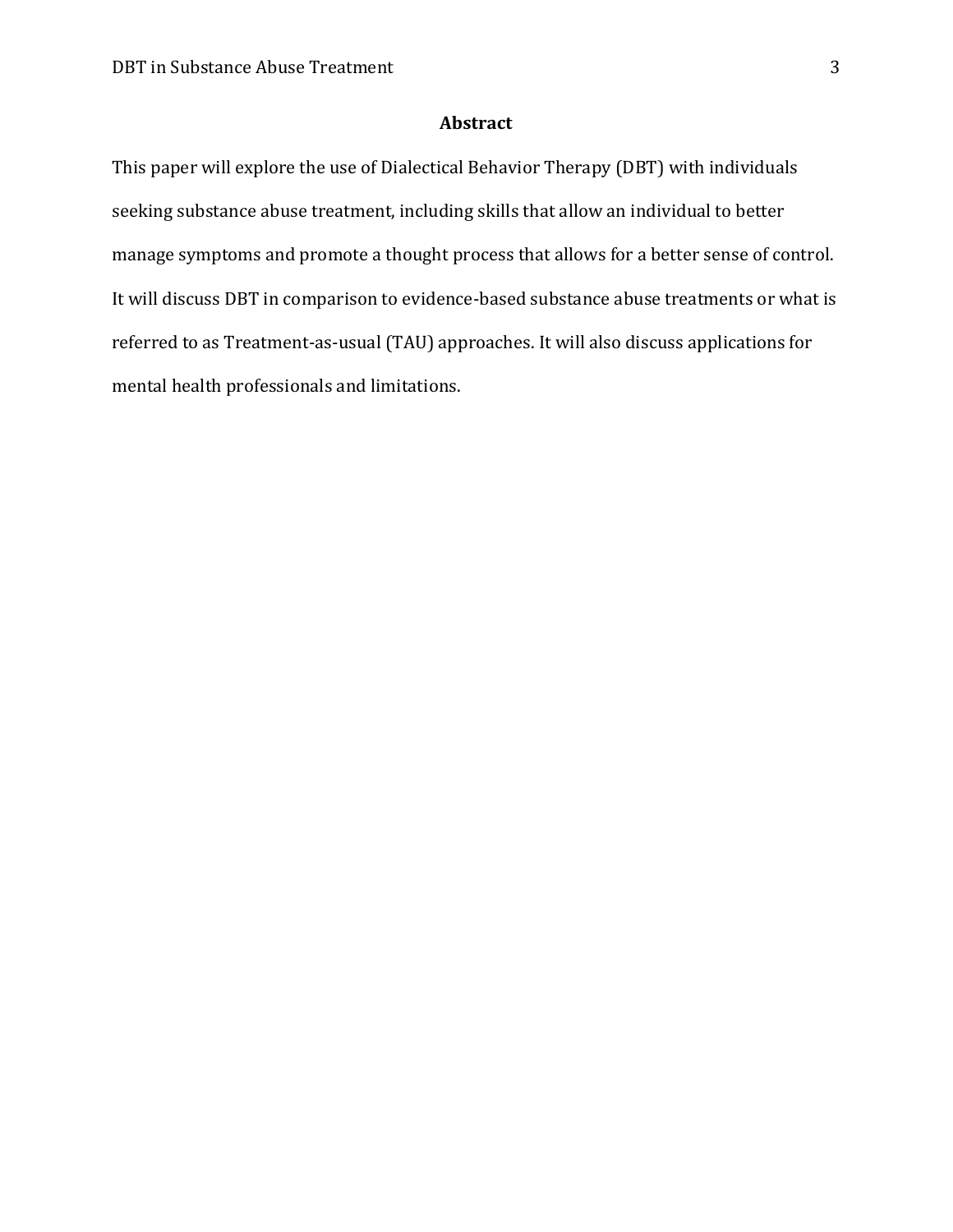## Table of Contents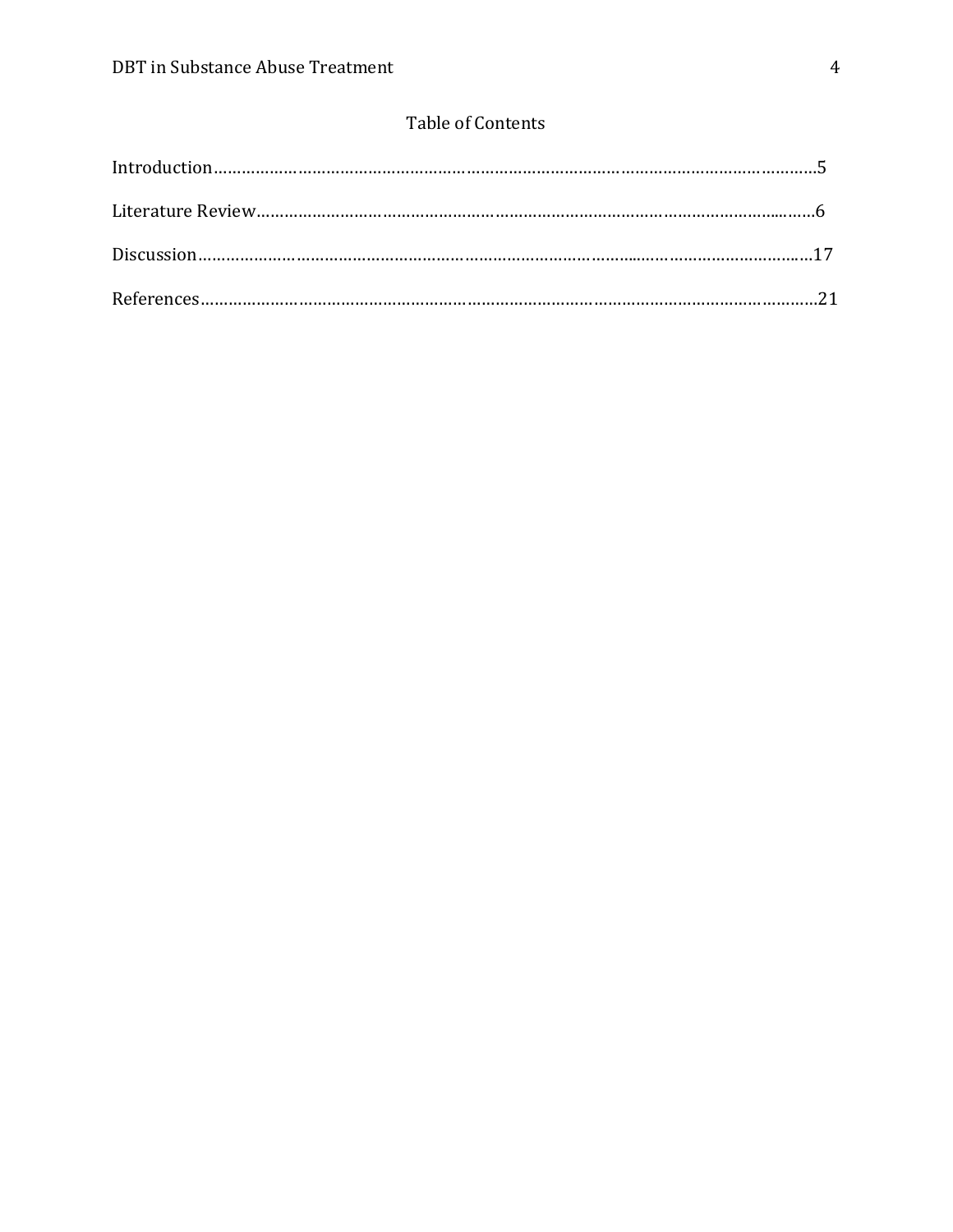Over the years there have been a variety of treatment approaches for Substance Use Disorder (SUD). Models and theories of treatment for substance use disorder have included: The moral model, the disease model, sociocultural model; twelve-step programs, motivational interviewing; and the list continues (Capuzzi & Stauffer, 2012). If you look on the Substance Abuse and Mental Health Services Administration's (SAMHSA) website at their National Registry of Evidence-based Programs and Practice for substance abuse interventions, you will find over one hundred interventions listed for substance use disorder treatment (National Registry of Evidence-based Programs and Practice, 2014). This includes Acceptance and Commitment Therapy (ACT), Brief Strategic Family Therapy (BSFT), Motivational Interviewing (MI), and Brief Strengths-Based Case Management (SBCM). What you will not find is Dialectical Behavioral Therapy (DBT).

Although controlled studies are have been limited (Linehan & Dimeff, 2008), research is showing DBT may hold an important place in today's treatment of substance use disorders. Outpatient treatment programs for substance use, such as Hiawatha Valley Mental Health Center in Winona, MN, are beginning to use DBT skills for substance abuse. Skills taught in DBT are being used to address issues of relapse, such as skills to identify triggers, controlling urges, and managing overwhelming emotions.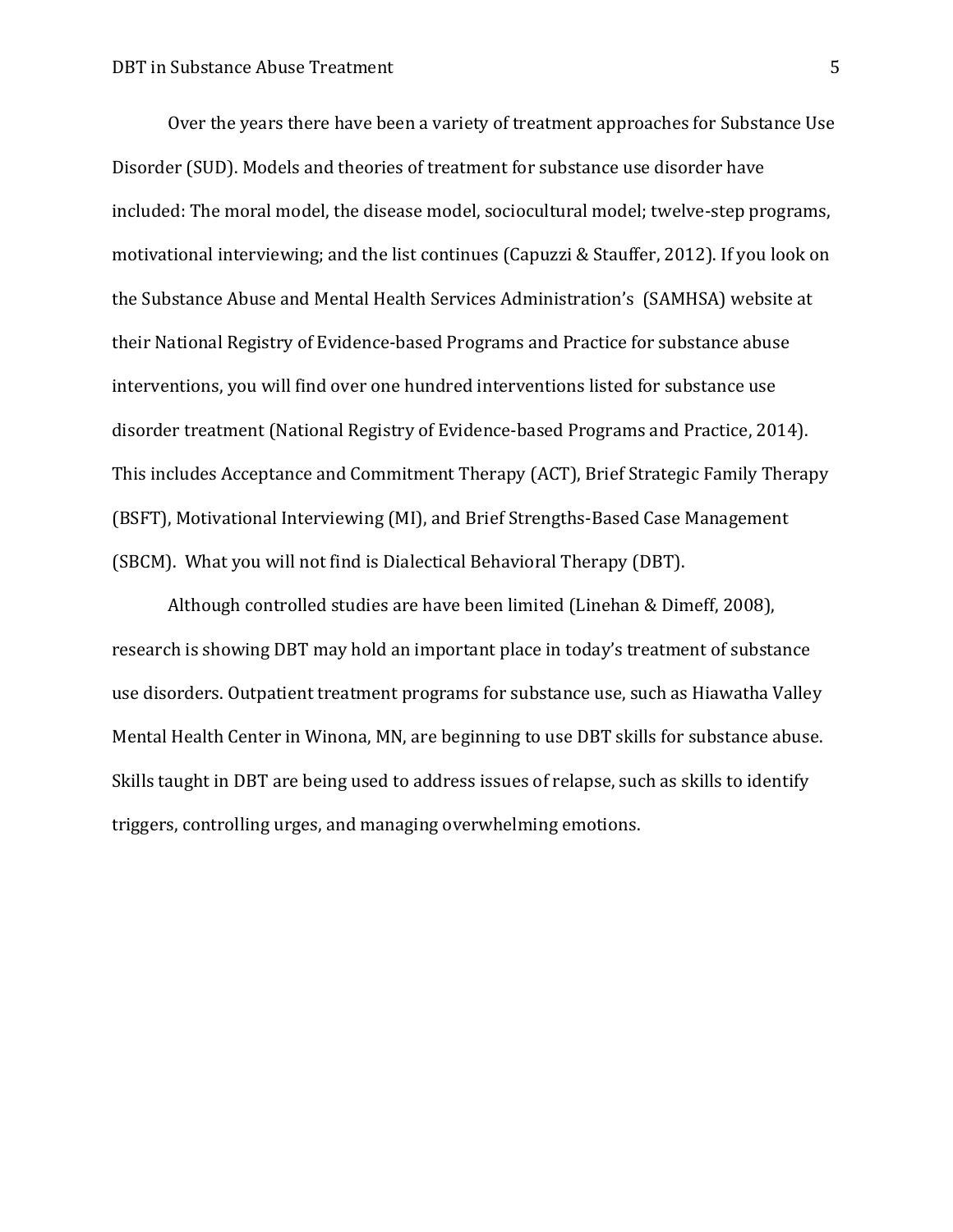#### **Literature Review**

Dialectical Behavioral Therapy (DBT) was originally developed by a psychology researcher at the University of Washington by the name Marsha Linehan, PhD. Linehan's intent was to treat people with [borderline personality disorder,](http://en.wikipedia.org/wiki/Borderline_personality_disorder) as well as, individuals who were chronically suicidal. Today DBT has shown to be effective in cases with individuals suffering from eating disorders, mood disorders, and even traumatic brain injuries (Neacsiu, Anita, Rozvi, Linehan, 2014).

When Marsha Linehan developed DBT for patients with borderline personality disorders and a history of suicidal ideations, her main focus was on building skills that would support an individual's life worth (Linehan, 1993). The word dialectic itself means two opposing or contradictory ideas or goals that are seeking to resolve a conflict. In the case of DBT and substance abuse treatment the two opposing goals are change and acceptance (Dimeff & Linehan, 2008). Change refers to an individual working toward both abstaining from substance use and building a healthier life style. Acceptance refers primarily to accepting that relapse is a part of recovery. Acceptance could also refer to accepting the parts of one's history or environment that one cannot change or recognizing and accepting emotions that accompany sobriety. Dialectical Behavioral Therapy's goal is to find the balance between change and acceptance.

The foundation for DBT was based on the idea clients who were suicidal did not have the skill set to solve the life problem that was causing significant emotional suffering. Linehan found while approaching treatment with an emphasis of behavior change some client would respond with defensively by shutting down or becoming overly emotionally (Linehan, 1993). However, approaching treatment with less emphasis on behavior change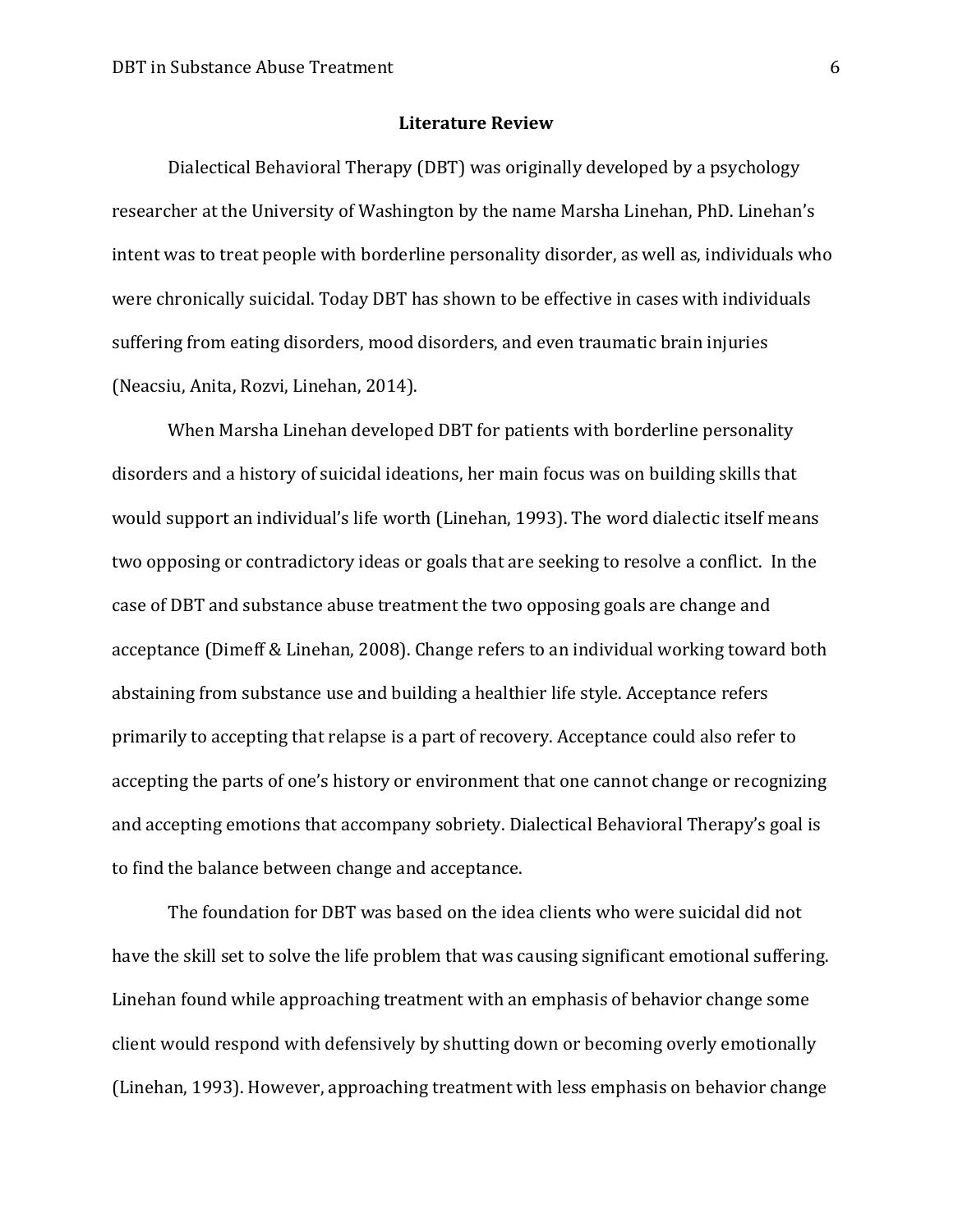#### **DBT** in Substance Abuse Treatment 7

and more on acceptance of present life event and tolerance, clients tended to think their feelings were being minimized (Linehan, 1993). This approach also could leave a client feeling even more hopeless (Linehan, 2008). We see similar client reactions from those in chemical dependency treatment, especially when there is a co-occurring disorder present (Katz & Toner, 2013). Combining both ideas allowed clients to work toward change of a life event or dilemma while at the same time learning to accept other life pain will surface (Linehan, 2008).

DBT was developed from the Cognitive-Behavioral Theory (CBT). CBT interventions are among the most effective substance use treatments used today (Osborn, 2012) and have been proven to be effective in SUD treatment through a variety of interventions. CBT interventions primarily focus on: Social intervention, which includes social skills training, lifestyle changes, and interpersonal conflict management; emotional intervention, which includes learning how to regulate both positive and negative emotions; cognitive intervention, which includes addressing maladaptive automatic thoughts; and, physical interventions, which include introducing clients to distractions from triggers and cravings (Osborn, 2012).

Another dominantly used method to substance abuse treatment is the 12-step model (Bornovalova & Daughters, 2007, p. 930). The philosophy in 12-step programs sees addiction as a disease; in other words, it is seen as the primary condition as opposed to being secondary to another diagnosis such as depression or PTSD. Although programs such as Alcoholics Anonymous and the 12-steps have faced criticism over the years, along with mixed results in research studies, it remains one the most used forms of long-term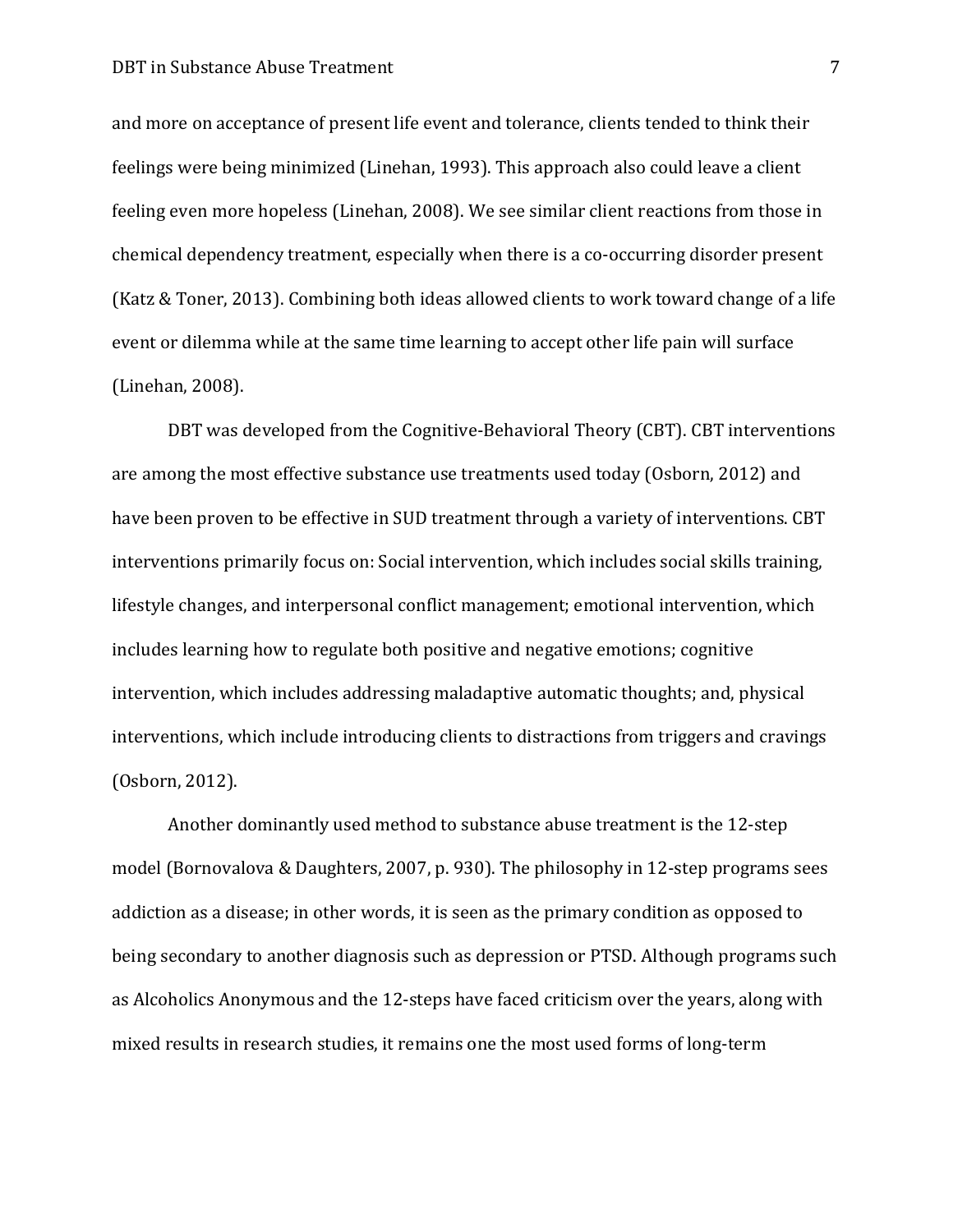treatment for individuals suffering from substance abuse disorders (Stevens & Smith, 2009, p.293).

Although 12-step models are widely used, many outpatient treatment facilities continue to see high rates of treatment drop out, as well as, returning clients. According to a report released by the Treatment Episode Data Set (TEDS), out of 1.37million clients in outpatient treatment in 2005, only 44 percent completed treatment (The TEDS Report, 2009). According to a 2007 article, several components of DBT influence lower dropout rates for clients diagnosed with the SUD and BPD (Bornovalove and Daughters, p. 14).

Three variables seem to have the strongest influence on treatment drop out rates: motivation to engage in treatment, therapeutic alliance, and distress tolerance (Bornovalova & Daughters, 2007, p. 925). For the purpose of this paper distress tolerance refers to an individual's "unwillingness or inability to persist in goal directed behavior when experiencing emotional distress" (Linehan, 2008). Research has shown that distress tolerance is directly related to a client's history of shorter time periods in between times of relapse (Daughters, Lejuez, Kahler, Strong, & Brown, 2005, 208). According to a 2006 article, women are more likely to experience a relapse after an interpersonal conflict, such as family or marital problem (Katz & Toner, 2013).

A higher level in distress intolerance typically means a client's inability to remain in treatment consistently over a longer period of time and the inability to continue to abstain from substance use when emotions become difficult to manage. It is important to note that studies have found higher levels of distress intolerance among individuals with cooccurring disorders verses individuals with only a substance use disorder diagnosis (Bornovalova & Daughters, 2007, p. 925). Additionally, women with alcohol-dependency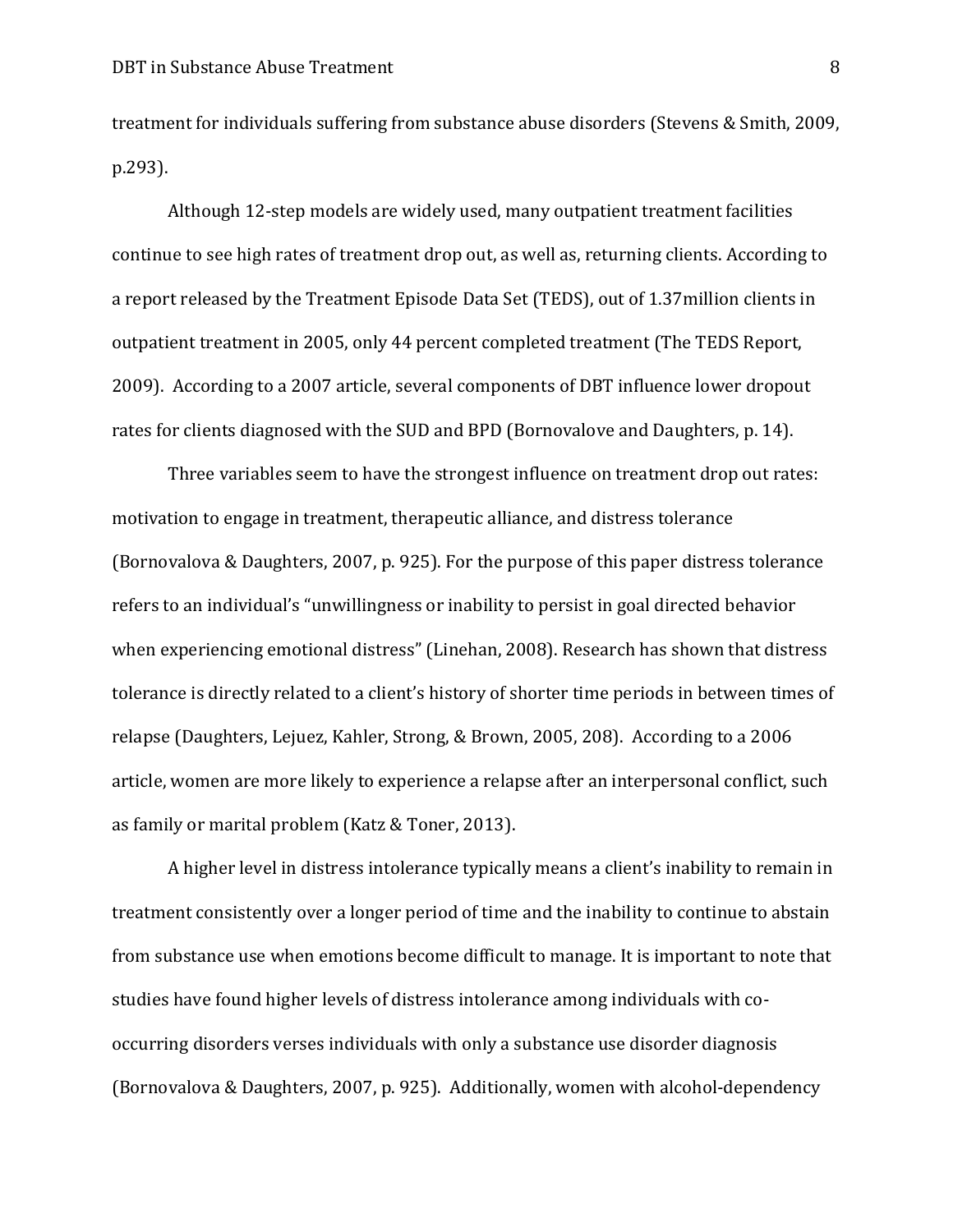#### DBT in Substance Abuse Treatment 9

are more likely to drink in response to a negative life event or stressors (Katz & Toner, 2013). The first skill of DBT's distress tolerance is to teach clients how to temporarily stop thinking about their pain and give them time to find appropriate coping skills; the second skill teaches clients how to self-sooth before facing or dealing with their distress (McKay, Wood, Brantley, 2007). For many individuals with SUD this is a needed skill to master as an alternative to their history of substance use.

Fundamental to the 12-step philosophy is the belief that abstinence from drugs or alcohol is not enough; an individual must be able to make both attitude and behavioral changes in multiple areas of life in order to have a life of abstinence (Stevens & Smith, 2009). This includes empowering individuals to address changes to their physical wellbeing, emotional well-being, social relationships, and spiritual health. The philosophy of the12-step program is consistent to the DBT fundamental idea of acceptance and change. A similarity can be found in the Serenity Prayer: "God, grant me the serenity to accept the things I cannot change, the courage to change the things I can, and the wisdom to know the difference."

Many successful substance abuse treatment models focus on an individual's ability to cope with risk, or triggers, and their ability to deal with their own negative cognitive reactions. Both of which have a significant influence on the probability of relapse or continued use (Bornovalova & Daughters, 2007). For many people in recovery, relapse begins before substance use. This happens when one looses control of judgment and behavior (Gorski & Miller, 1986). Treatment then puts focus on recognizing triggers, whether it is people, actions, emotions, or environment, and skills designed to help cope in high-risk situations. Many people coming out of addiction lack the healthy coping skills to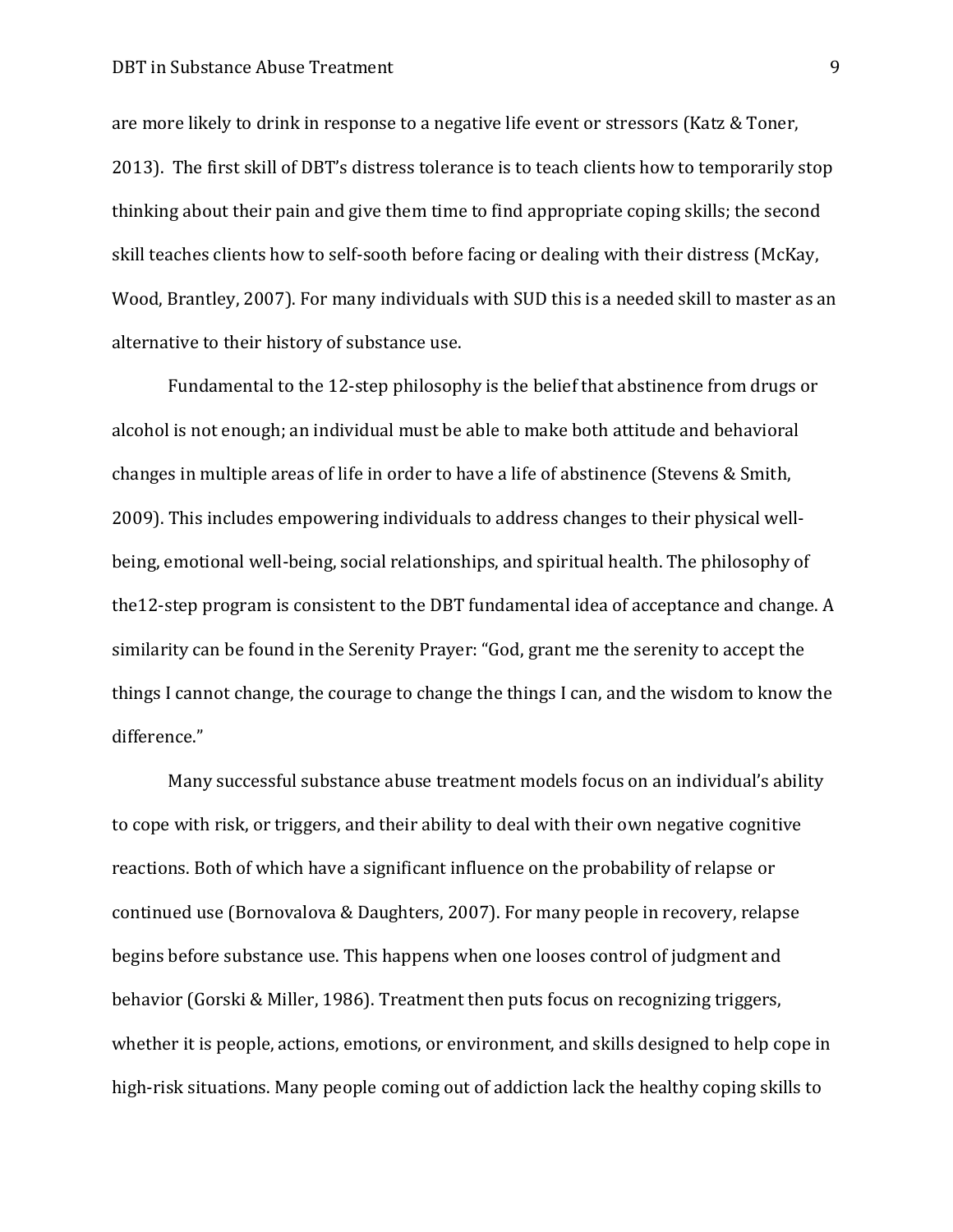#### **DBT** in Substance Abuse Treatment 10

deal with their emotions, past traumas, and daily stressor. The skills taught by DBT have the potential to teach someone coming into recovery how to both become aware of his or her triggers and emotions, as well as, how to manage them.

Many theories of recovery state that relapse is a natural part of the recovery process; however, relapse can cause clients to spiral into full use as a result of selfjudgment and preconceived thought processes that state he or she must be unable to resist use. Gorski and Miller (1986) discuss what they refer to as the relapse syndrome as dysfunctional behaviors or thoughts (p.35). This can result in a chemical relapse or other maladaptive behavior. Other maladaptive behavior might include physical self-harm, harming others, or risk seeking. When relapse is dealt with openly and honestly, it becomes a learning opportunity to move forward from.

Research has shown that individuals with co-occurring disorders are prone to abusing substances as a means of avoidance or escape as a coping strategy (Bornovalova & Daughters, 2007). Signs of relapse syndrome should be seen as warning signs. It is important for someone in recovery to be aware of his or her warning signs. One of the key pieces of DBT is teaching how to stop engaging in self-destructive behavior (Linehan, 1993). According to Gorski and Miller (1986), during the chronic stage of addiction an individual's thinking becomes both irrational and delusional (p. 47). This stage comes gradually and the individual begins to become unaware of identifying harmful behavior. Many individuals abusing substances do so as a means of coping with physical or emotional pain. Some individuals use self-destructive behavior to avoid physical or emotional pain through other natural highs, such as, sex, self-abuse, or danger. Other unhealthy coping skills include: thinking about past mistakes, thinking about possible future mistakes,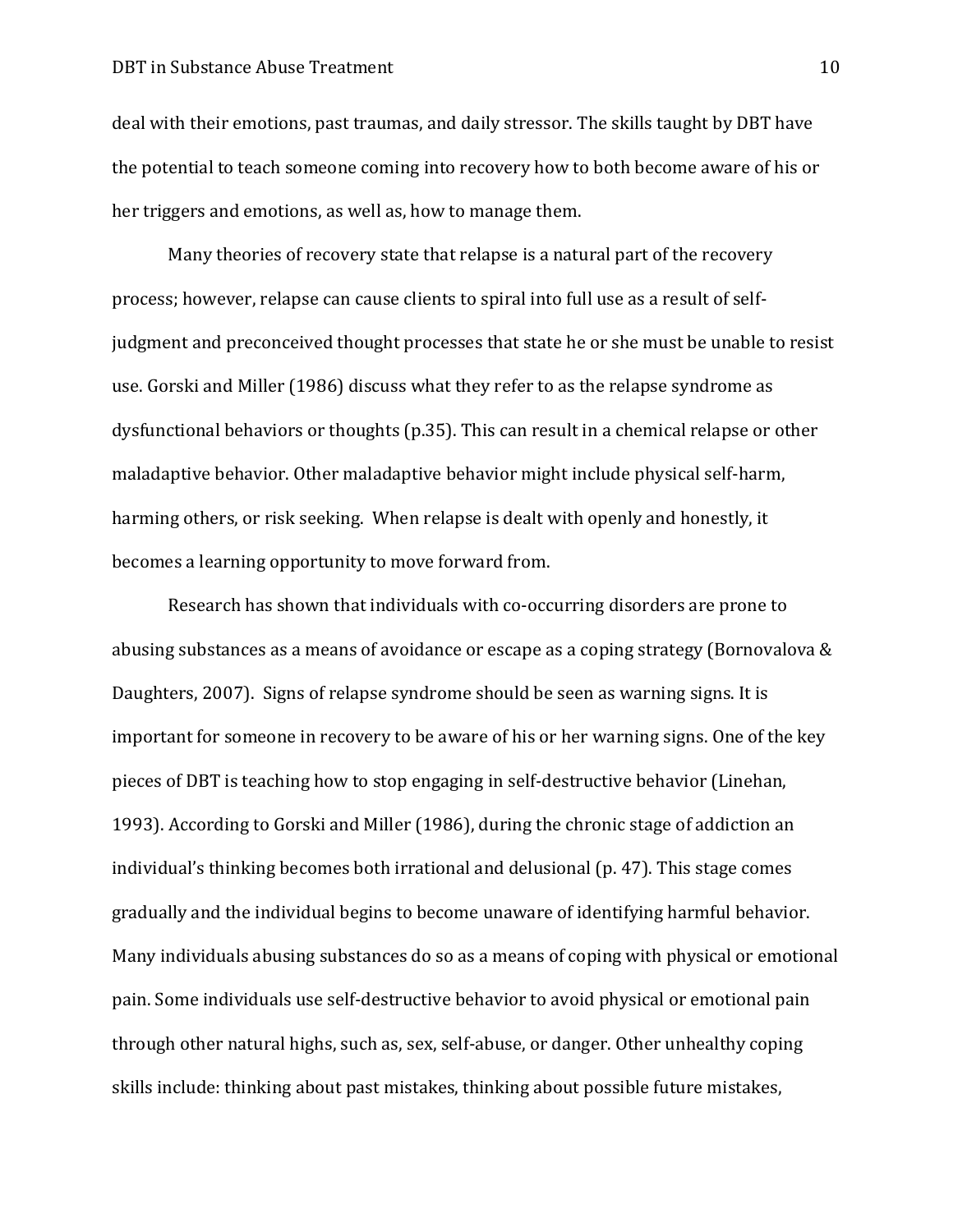isolating self to avoid possible distressing situation, taking feelings out on others, engage in dangerous behavior such as self harm.

Pain or negative emotions cannot be avoided in life; however, fixating on those emotions and therefore trapping our selves in a state of suffering over a long period of time can be. Individuals who suffer from substance abuse have a shown to "suffer" from emotional pain longer (Gorski & Miller, 1986) Distress tolerance skills in DBT focus on distracting yourself from harmful thoughts, learning how to relax or self-sooth, and then coping with the distress while in a calmer, clearer state of mind.

Many addictions can last for years, even decades. It can be overwhelming for someone who is in the early stages of recovery to take on facing the damage their addiction has caused; learn how to cope with emotions without the escape of substance use; and, begin to identify triggers.

Skills taught in DBT do seem to support the needed foundations of substance abuse treatment: motivation for change, motivation to continue in treatment, and becoming mindful of high-risk situations. Additionally, DBT focused on a person's maladaptive behaviors, such as substance abuse, as a function to regulate or relieve overwhelming or unwanted emotions during time of distress. Linehan (2008) lists five essential functions of treatment: improving patient motivation to change, enhancing patient capabilities, generalizing new behaviors, structuring the environment, and enhancing therapist capability and motivation.

As of 2008 there have been nine randomized control trials on DBT published, conducted across five research institutions on DBT (Linehan & Dimeff, 2008). Two of the trials focused on DBT's efficacy in reducing substance use (Linehan & Dimeff, 2008). "The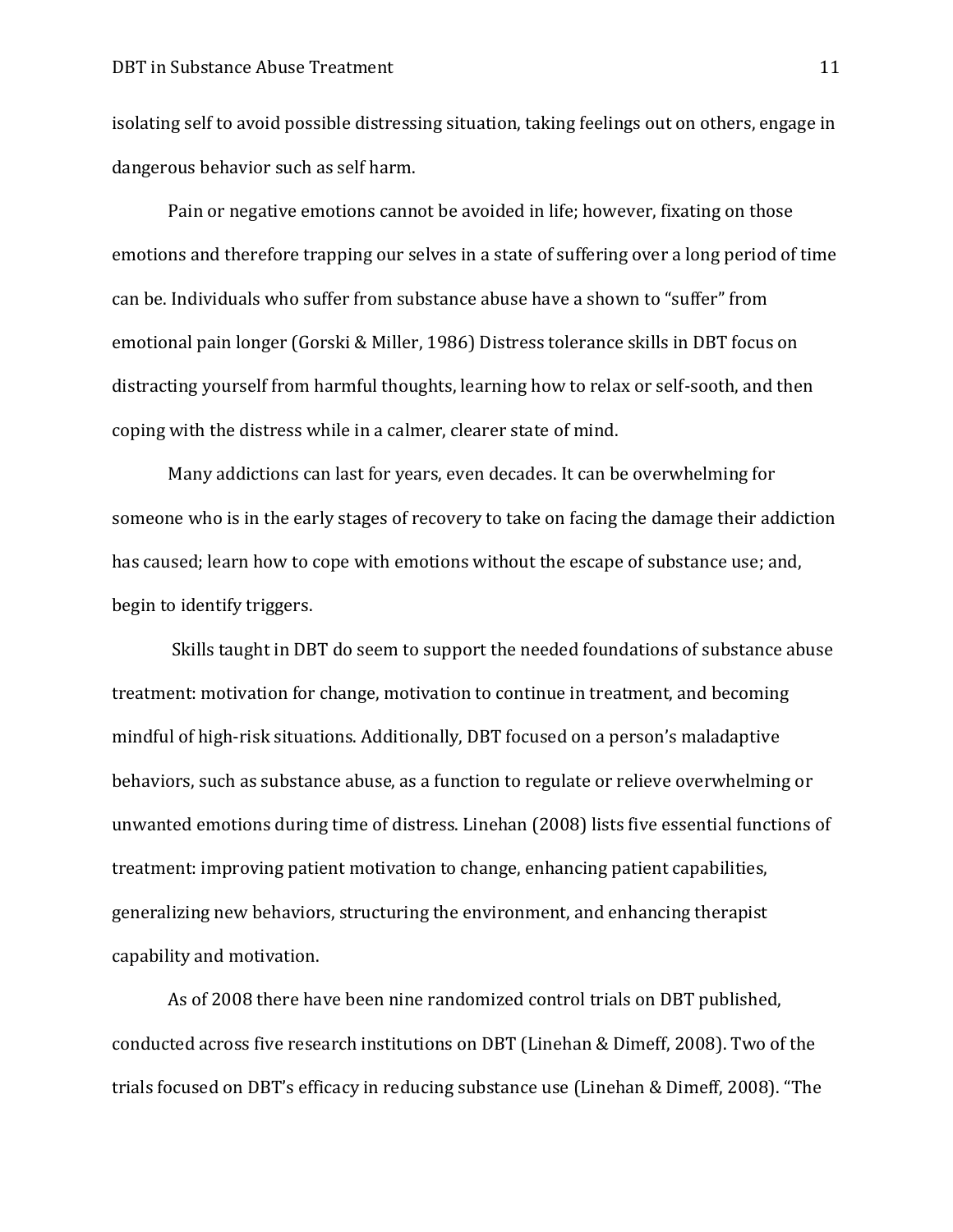two randomized controlled trials of DBT, supported by grants from the National Institute of Mental Health and the National Institute of Drug Abuse, have indicated that DBT is more effective than Treatment-As-Usual (TAU) in treatment of BPD and treatment of BPD and comorbid diagnosis of substance abuse" (Evidence Based Practices for Substance Use, 2014, http://lib.adai.washington.edu). However, both of the trails were conducted using clients diagnosed with Borderline Personality disorder, as well as, poly-substance dependent with a history of unsuccessful attempts to abstain from use (Linehan & Dimeff, 2008).

#### **Application for professionals**

Dialectical Behavioral Therapy over all focuses on clients learning tools and skills that can empower them to be as effective as they can be in their own lives. These are skills that can be applied in everyday life and in most situations.

Dialectic Behavior Therapy has shown to be the most effective when it is used with in individual therapy with the primary therapist being responsible for developing and maintaining the treatment plan (Linehan, 2008). A strong relationship from the first session has been linked to higher retention rates. Before beginning treatment, clients are asked to make three commitments: to stay alive for one year, to work on behaviors that may interfere with therapy or treatment, and participate to the best of their ability in DBT skills (Linehan, 1993).

According to Linehan (2008), treatment is approached by targeting behaviors as a hierarchy: "decrease behaviors that are life threatening; reduce behaviors that interfere with therapy (late, not attending, intoxicated); reduce behaviors with consequences that degrade the quality of life (homeless, probation, domestic violence); and increase behavioral skills". In an outpatient treatment setting, DBT is delivered via four treatment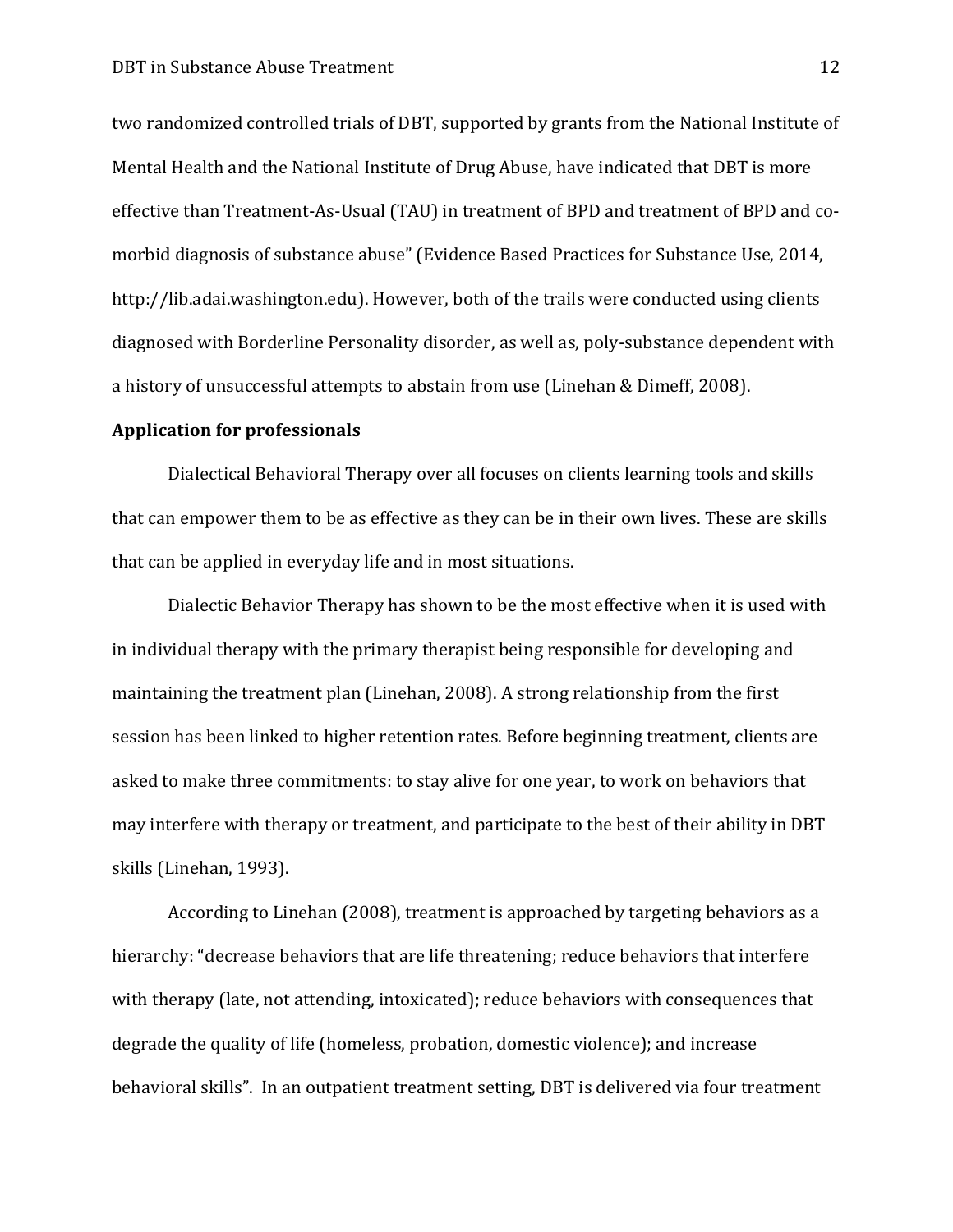modalities: individual therapy, group skills training, telephone consultation, and therapy for the therapist (Freedman & Duckworth, 2013). As discussed earlier, the first skill, distress tolerance, helps clients cope better with painful events without the need for substance use by building up their resiliency and provides new ways to soften the effects of upsetting circumstances.

The first of the two distress tolerance skills teaches clients how to temporarily stop thinking about one's pain and give time to find appropriate coping skills. It is important during treatment that there is a distinction made between temporarily stop thinking of one's pain and avoiding it. The second distress tolerance skill teaches an individual how to self-sooth. Linehan (2008) states that it is necessary for many individuals to self-sooth before facing an argument, rejection, challenge, or a painful event (p. #). This is an important skill because it gives an individual the chance to become calm from anxiety, calm from anger, or gain strength.

The second skill of DBT is Mindfulness. This teaches clients how to experience more fully the present moment while focusing less on painful experiences from the past or frightening possibilities in the future. Mindfulness also provides tools to over come habitual, negative judgments about self and others are considered one of the core skills of DBT (Linehan, 1993). Studies have shown that mindfulness skills have also been shown to be effective in reducing reoccurring episodes of major depression (Teasdale, 2000) and increase skills to cope with difficult situations (Baer, 2003). Research has shown mindfulbase relapse prevention increases awareness of triggers, automatic responses, and habitual patterns, as well as, bring awareness to a range of choices before taking action (Felver, 2012).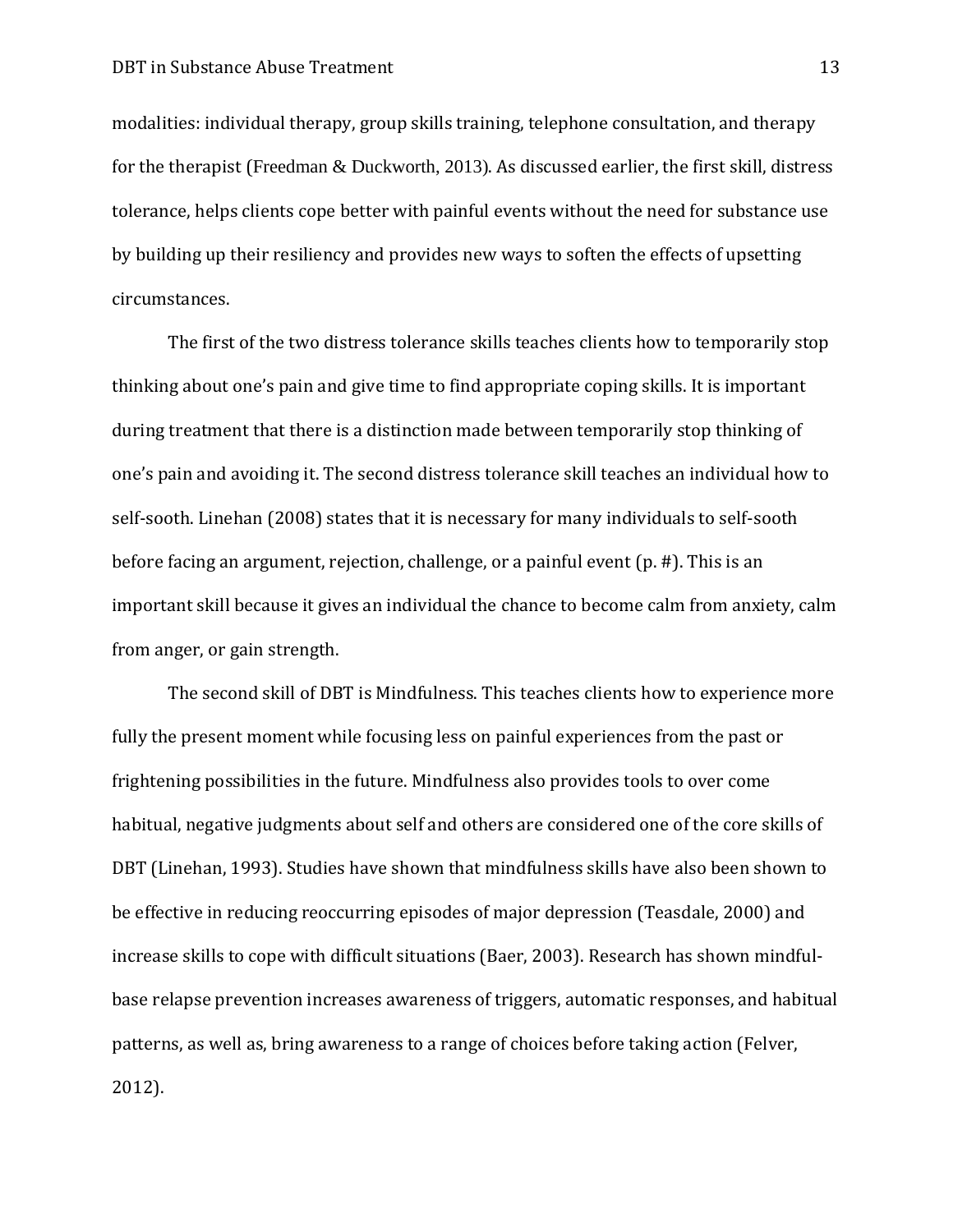Mindfulness teaches a nonjudgmental awareness of experiences as they occur in the here and now. Mindfulness teaches clients how to recognize that their internal experiences are temporary and subjective projections, rather than permanent and accurate depictions of reality (Felver, 2012). In other words, clients are taught to be aware of internal and external experiences without judgment of themselves or their own feelings. Additionally mindfulness teaches awareness of unnecessary automatic responses to these experiences or internal feelings.

Thought suppression is one trait that seems to be connected to substance relapse. Individuals who have higher rates of thought suppression also have higher rates of continue substance use and relapse (Katz & Toner, 2012). Learning how to be mindfulness allows a client to become aware of urges. From there, the clients begin to recognize that urges, as well as negative emotions, are temporary and will pass. Mindfulness skills allows client to react more thoughtfully and feel more in control.

The third skill is Emotional Regulation. This skill helps an individual to recognize more clearly what they are feeling and then to observe each emotion without getting overwhelmed by it. The overall goal is to adjust your feelings without behaving in reactive, destructive ways based solely on your emotions. In substance abuse treatment, mindfulness skills focuses on dealing with the past and the planning for the future while being present in the here and now. This parallels the AA philology of living in recovery one day at a time (Stevens & Smith, 2009). Clients are empowered by their counselor to build impulse control and tolerance for varying emotions. One technique is to teach clients to feel a strong emotion or impulse is not the same as acting on it. Once a client learns to not act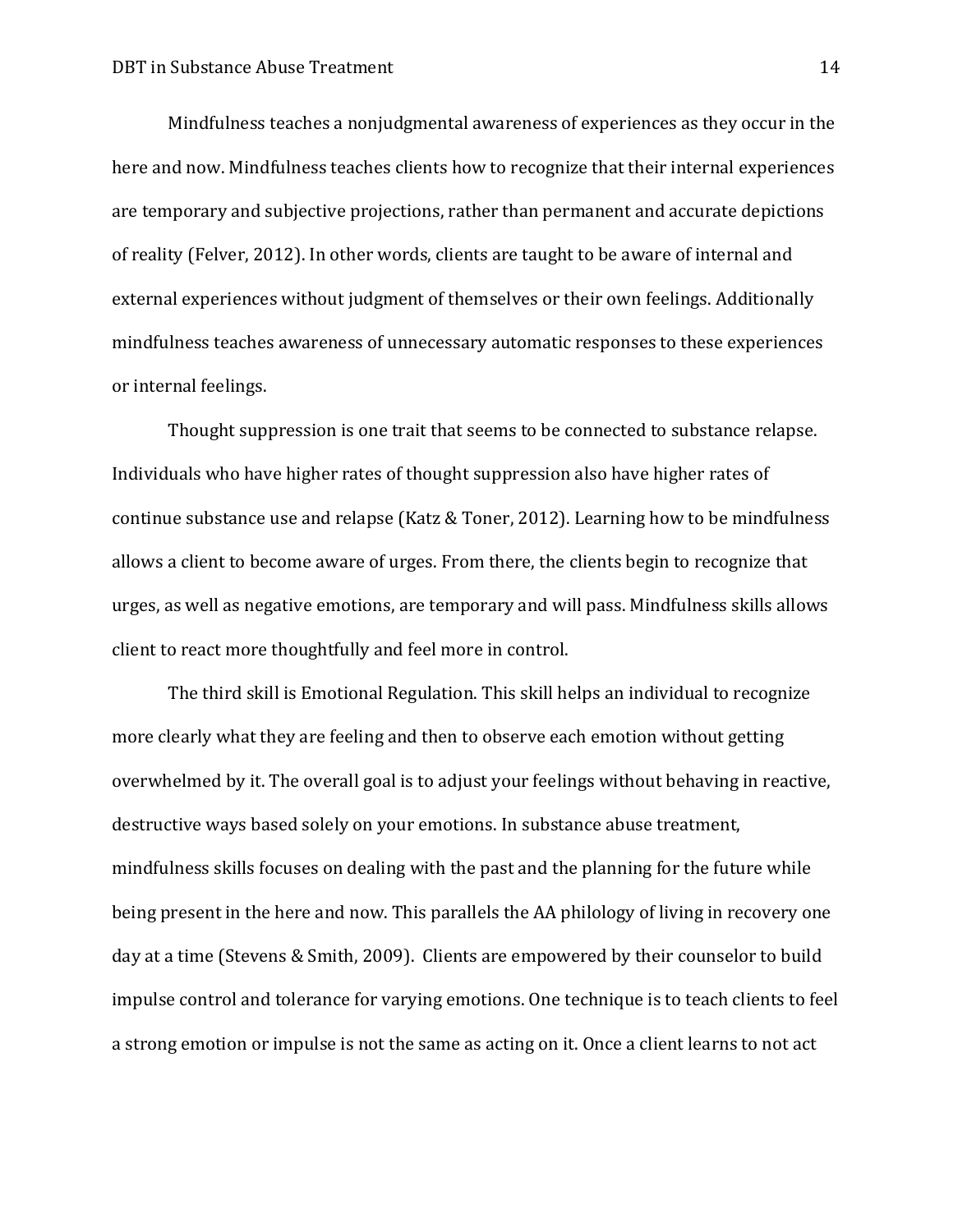on an emotion, the counselor provides positive reinforcement (McKay, Wood, & Brantley, 2007, p. 122).

The forth and final set of skills thought is Interpersonal Effectiveness. Interpersonal Effectiveness is a tool designed to help a client express his or her beliefs and needs, set limits, and negotiate solutions to problems (McKay, Wood, Brantley, 2007). By becoming more functional in their relationship clients may find less of a need for substance use. This is done all while protecting the person's relationships and treating others with respect.

Many people who are entering into recovery are dealing with physical, psychological, and social damage in their life caused by their addiction, behavior, or outside forces, sometimes for the first time. Living in recovery does not simply mean the absence of substance use. It is learning to live a healthy and meaningful life without the need for drugs or alcohol (Gorski & Miller 1986). One key aspect of Dialectical Behavioral Therapy is to teach individuals how to control emotions. DBT puts into practice the above four primary skills that are designed to teach an individual how to reduce the size of the emotion and help keep balance when emotions become overwhelming.

First goal is to get the patient to commit to abstain from using drugs. It is during drug free periods that a patient works on additional skills. In addition the client is asked to work toward abstaining or avoiding any behavior or lifestyle choices that might interfere with treatment (Bornovalova & Daughters, 2006, p.926)

In substance abuse treatment it is important for clients to begin to recognize when to anticipate a relapse (Linehan, 2008). This consists of recognizing specific behaviors, feelings, or thought patterns that in the past have lead up to a relapse in sobriety. This might also be referred to as what is called a dry drunk or the relapse syndrome. According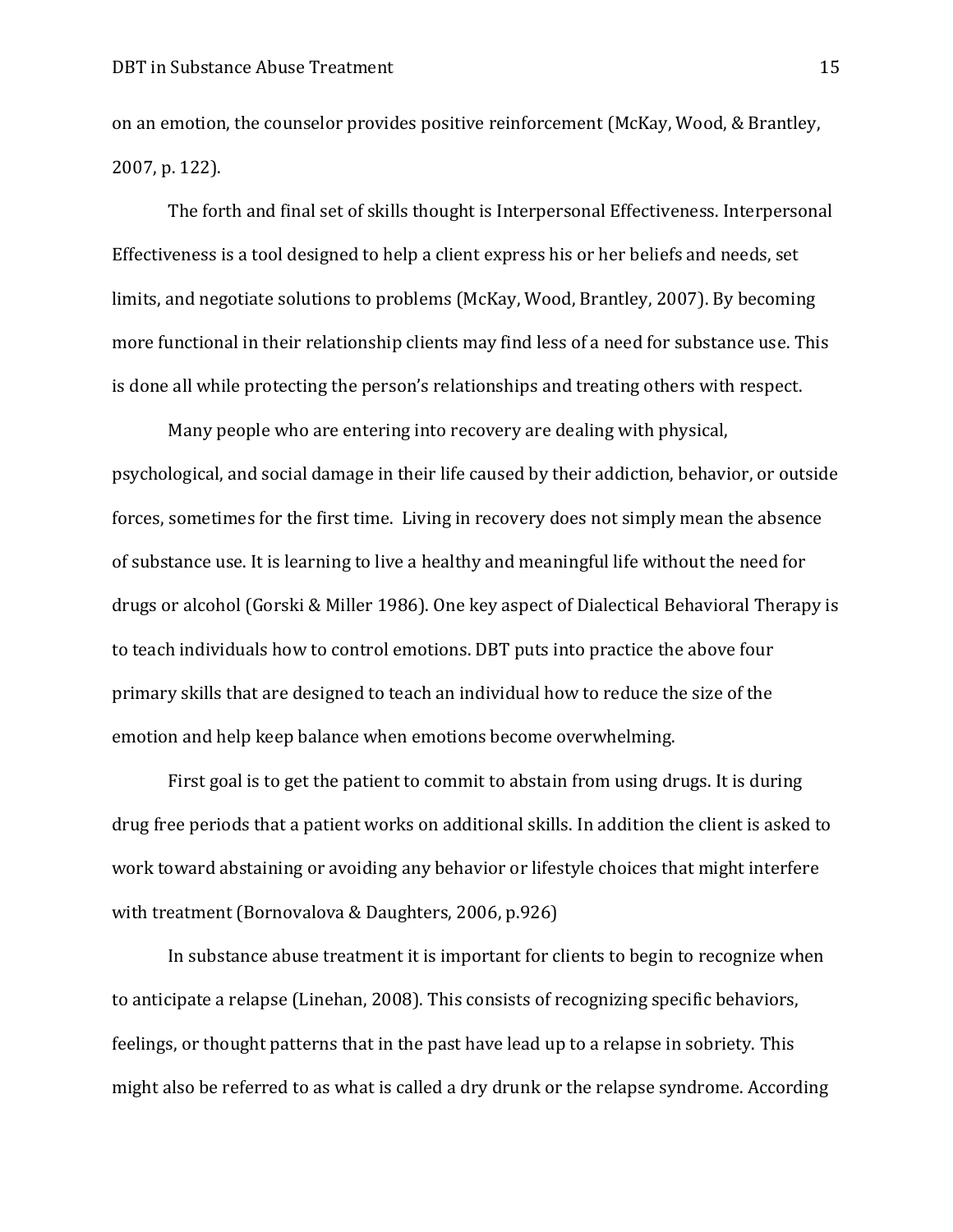to Gorski and Miller (1986), "it is possible to interrupt the relapse syndrome before serious consequences occur by bringing the warning signs of relapse that you are experiencing into conscious awareness" (p. 35). Typically in SUD treatment, this is the beginning of relapse prevention planning.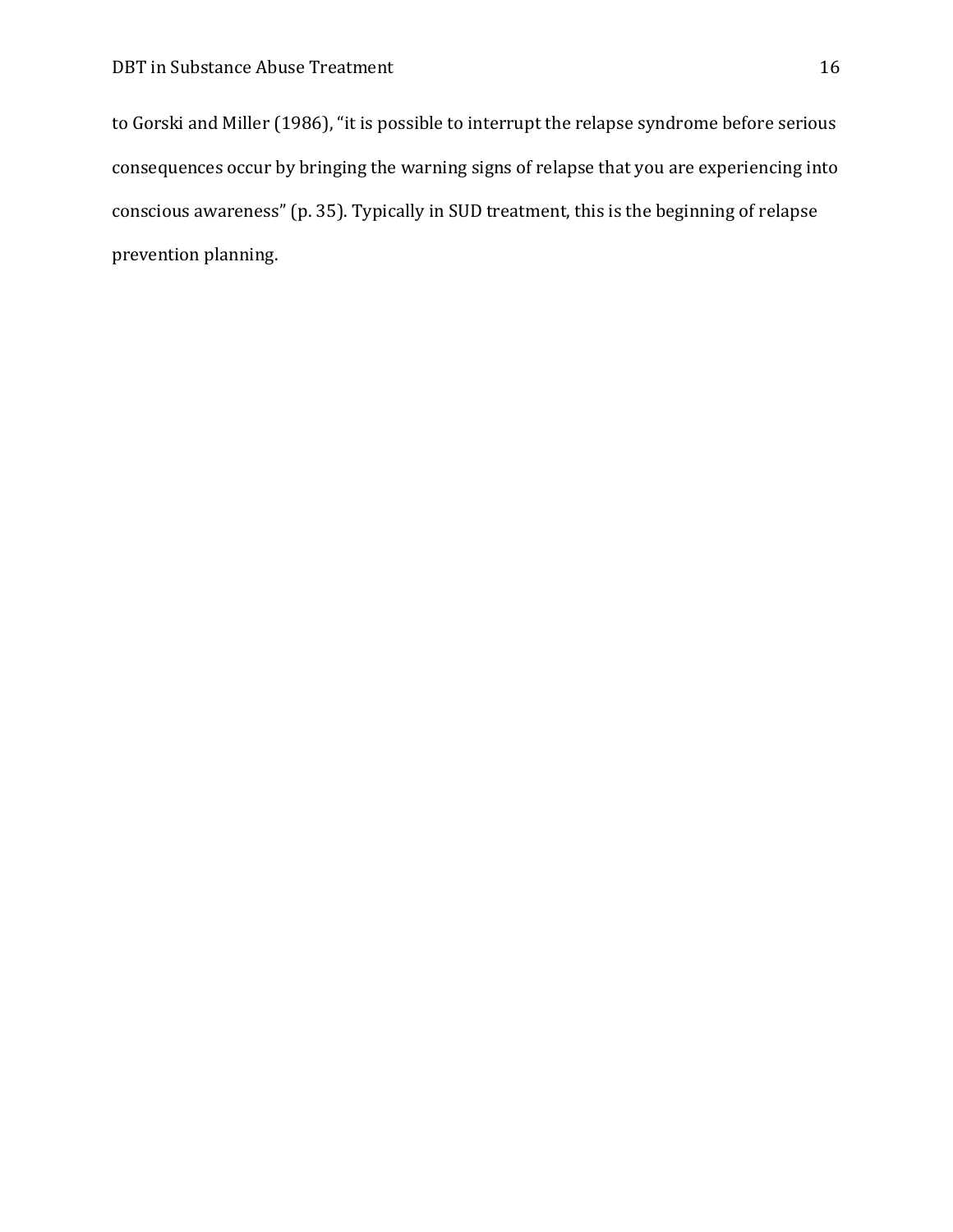#### **Discussion**

Through my research what I have found is that there is no one single treatment approach that will work for all clients in the area of substance abuse treatment. It is most important to tailor a treatment plan for an individual client based on evidence-based practices. Additionally in order to best meet the needs of an individual client, counseling professions should be aware of a variety of evidence based approaches. Although DBT itself is still being researched as a best practice for the treatment of addiction, the skills taught provide clients with a foundation for managing their overwhelming emotions. For people struggling with sobriety it is their inability to manage these types of emotions that lead them to relapse. This does not always include negative emotions. Some individuals struggle with the positive attention they receive when they begin to structure a healthier lifestyle. Although their primary emotion might be pride or joy, the feeling of pressure or anxiety to "stay the course" can become overwhelming and turning back to escape through use may seem more appealing.

Other clients may judge their primary emotion because they may feel they do not deserve to feel proud after a history of unhealthy behaviors. Through DBT skills, such as emotional regulation, clients can learn how to prevent a secondary emotion from influencing a client's behavior or prevent the unhealthy secondary emotion from occurring at all. Additionally mindfulness skill can teach a client to be aware of a positive, or negative, primary emotion without judgment or action.

Many substance abuse counselors still practice under the disease model for treatment that sees addiction as a chronic, progressive, involuntary, irreversible, and potentially as a fatal illness (Osborn, 2012). The foundation of this model sees addiction,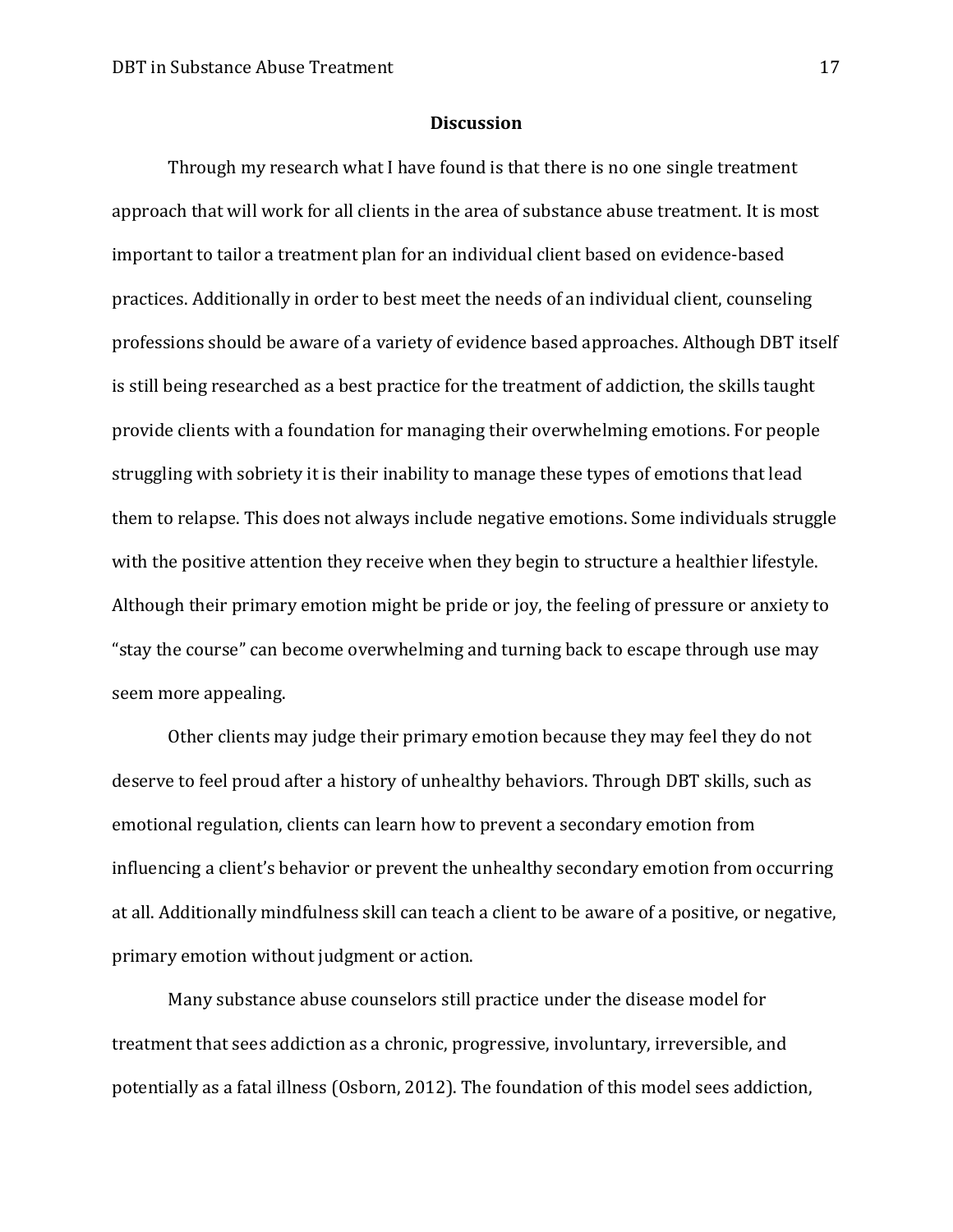#### **DBT** in Substance Abuse Treatment 18

dominantly alcohol dependency, as an individual's loss of control to manage the addiction. This again is fitting to the foundation of Alcoholics Anonymous (AA). Although AA has historically shown to be effective for many working toward abstaining from use, this model does overlook other explanations for addiction. DBT primary focus is on emotional regulation and finding healthy means of coping with overwhelming emotions verses selfmedicating or escaping through drug or alcohol use. DBT may work best with clients who abuse substances as a way to cope with unwelcome or overwhelming emotions. Studies have shown that women tend to have preexisting mood and anxiety disorders prior to developing substance use disorders (Katz & Toner, 2013).

DBT is designed for clients with multiple Axis I and Axis II problems (Moonshine, 2012) and my work best with clients whom substance use is tied to their inability to control manage emotions in a healthy manor. DBT is extensive. Articles published suggest DBT would be better suited for clients whom have not had success in the past in treatment or those with an emotional disorder (Bornovalova & Daughters, 2007) and be implemented by counselors who have been trained (Linehan & Dimeff, 2008).

When deciding whether DBT is appropriate for a treatment program, it is important to first look at other programs that have been shown to be effective. Although DBT contains elements that that have the ability to be therapeutic for most clients, it may be more extensive for most patients with SUD (Dimeff & Linehan, 2008). However, for clients that have a history of relapse and unsuccessful completion in TAU programs, DBT has the potential to help clients be successful.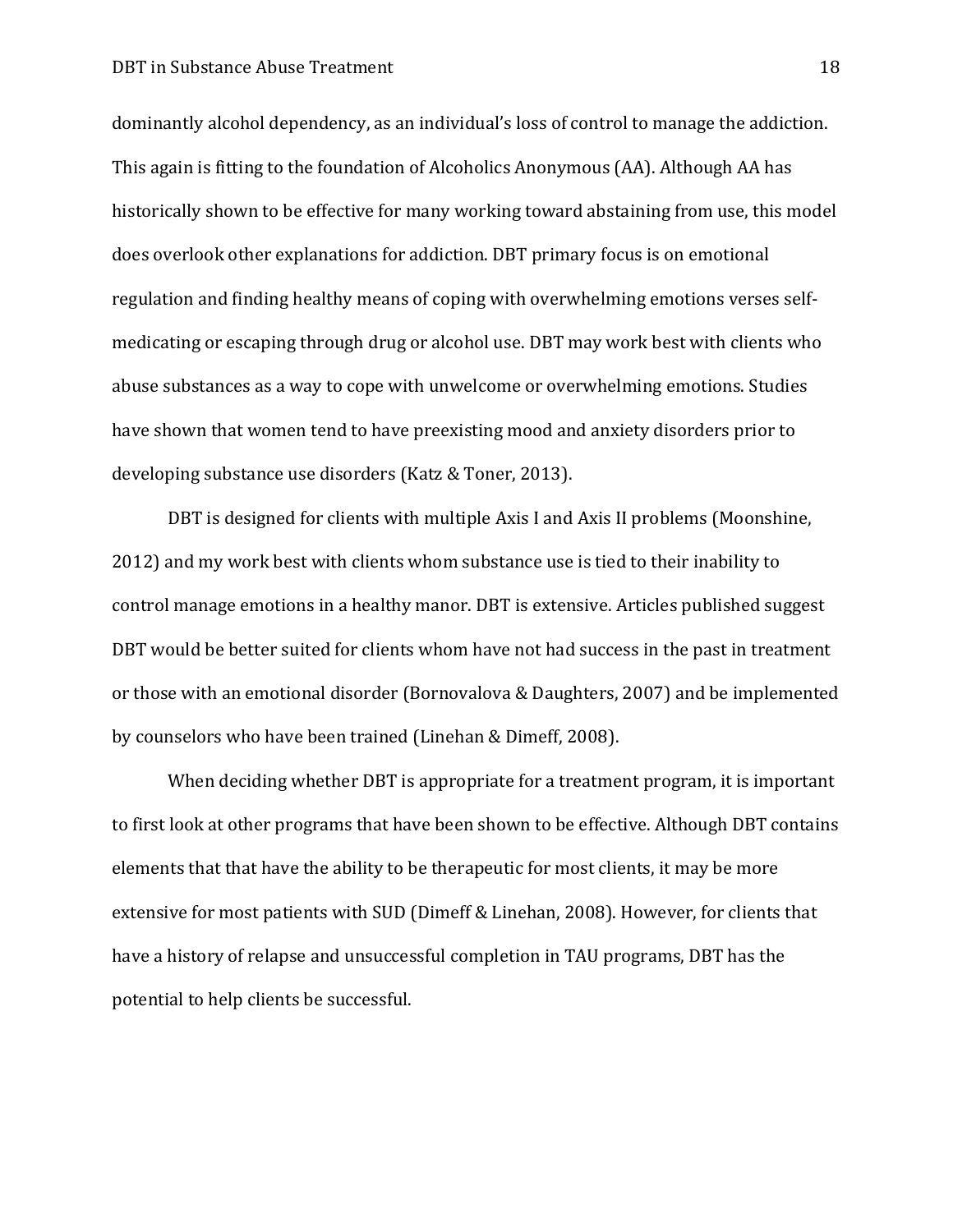### **Limitations**

Much of the literature on the effectiveness of DBT in substance abuse treatment is specific to treating individuals with a Borderline Personality Disorder as their primary diagnosis. DBT has been shown to reduce substance abuse drop out rates in individuals with co-occurring disorders such as Borderline Personality Disorder (Bornovalova & Daughters, 2007). However, more research on individuals with other co-occurring diagnosis or Substance Use Disorder as a primary diagnosis is needed. According to Bornovalova and Daughters' (2007) findings, the effectiveness of DBT protocol used therapy will have limited outcomes when the therapist has minimal or limited training in DBT skills (p.925). One reason trails on how effective DBT is among specific groups, such as substance abuse users, are limited is the costly nature of therapy (Bornovalova & Daughters, 2007, p. 925). Clients are required to attend multiple therapy sessions, both group and individual, per week.

Although evidence does suggest that mindfulness techniques alone promise positive intervention in the treatment for substance use disorder (Price, Wells, Donovan, & Brooks, 2012), more research is needed in its success with none BPD patients. According to Linehan and Dimeff (2008), DBT as a treatment for substance use disorder may be more extensive then needed as compared to traditional substance use treatment. Training should be extensive. DBT provides an abundance of information and counselor's who choose to implement it should be trained. Although DBT contains elements that that have the ability to be therapeutic for most clients, it may be more extensive for most patients with SUD (Dimeff & Linehan, 2008). Linehan (2008) suggests that in the treatment of SUD, DBT would most likely be most effective with clients whose substance use is associated with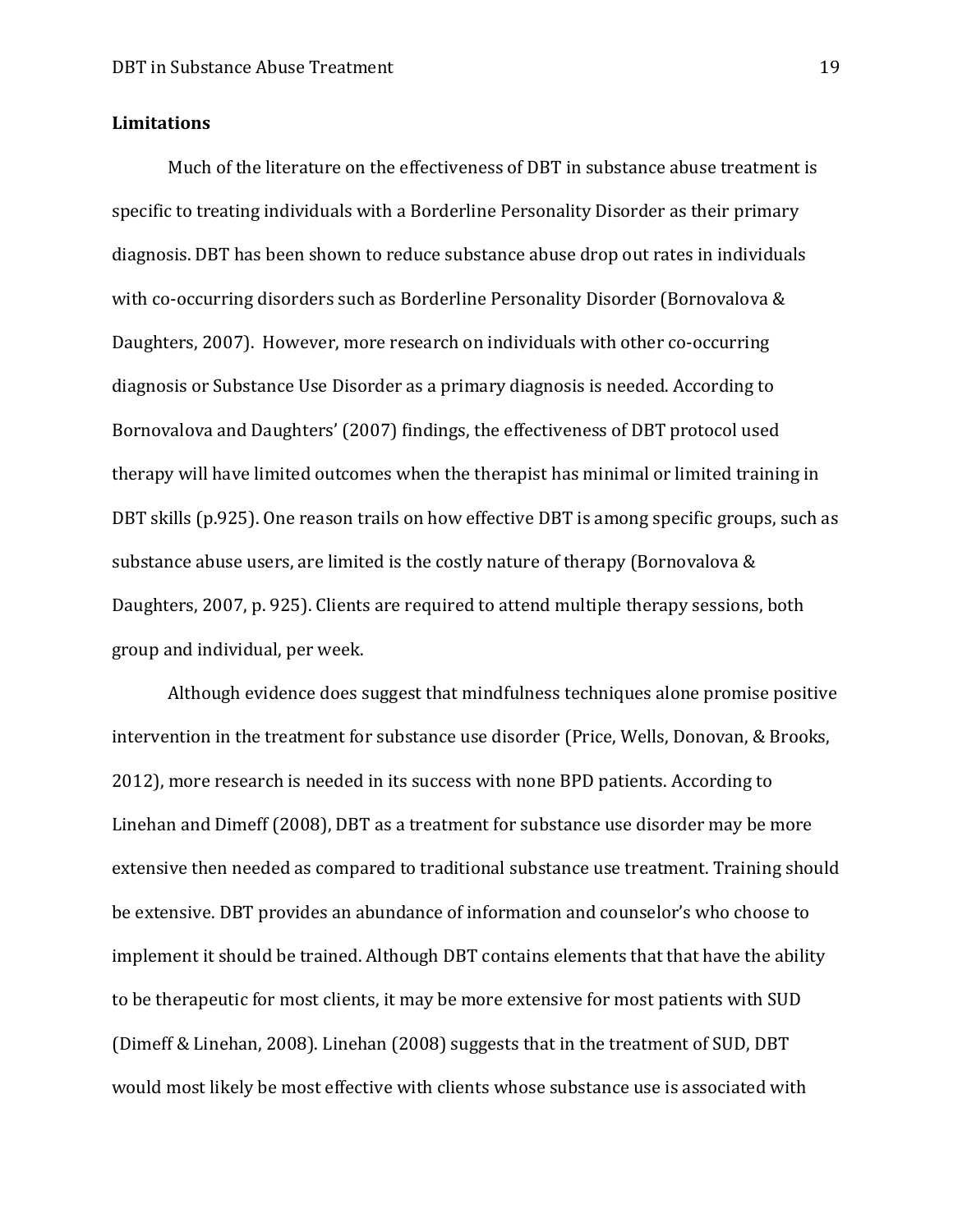affective disorders such as major depressive disorder, anxiety disorders, or schizoaffective disorder. Clients who, along with SUD, have a history of suicidal or homicidal ideations, clients that have a history of relapse and unsuccessful completion in TAU programs, DBT has the potential to help clients be successful (Linehan, 2008).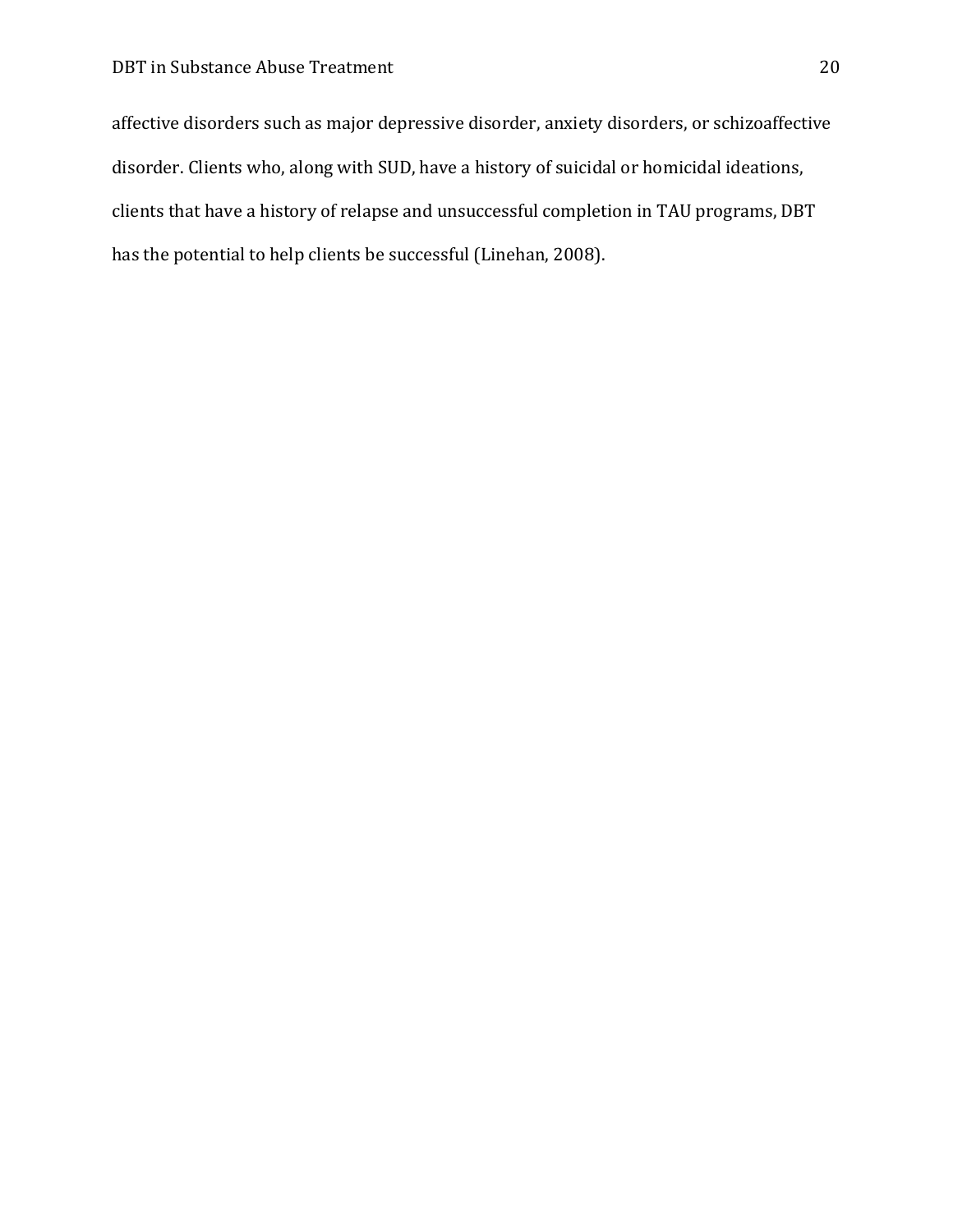#### References

- Bornovalova, M. A., & Daughters, S. B. (2007). How does dialectical behavior therapy facilitate treatment retention among individuals with comorbid borderline personality disorder and substance use disorder? *Clinical Psychology review, 27.*  Retrieved from http://www.deepdyve.com
- Capuzzi, D., & Stauffer, M. D. (2012). *Foundations of addiction counseling* (2nd ed.). Upper Saddle River, New Jersey: Pearson.
- Felver, J. (2012). Mindfulness & acceptance for addictive behaviors: Applying contextual CBT to substance and behavioral addictions. *Mindfulness, 5,* 108-110. dio: 10.1007/s12671-013-0220-z
- Gorski, T. T., & Miller, M. (1986). *Staying sober: A guide for relapse prevention.*  Independence, Missouri: Herald House/Independence Press.
- Katz, D., & Toner, B., (2013). A systematic review of gender differences in the effectiveness of mindfulness-based treatment for substance disorders. *Mindfullness, 4,* 318-331. doi: 10.1007/s12671-012-0132-3
- Linehan, M. M., & Dimeff, L. A. (2008). Dialectical behavior therapy for substance abuse. *Addiction science & clinical practice.* Retrieved from http://www.ascpjournal.org
- McKay, M., Wood, J. C., & Brantley, J. (2007). *The dialectical behavior therapy skills workbook: Practice DBT exercises for learning mindfulness, interpersonal effectiveness, emotional regulation & distress tolerance.* Oakland, CA: New Harbinger Publications, Inc.